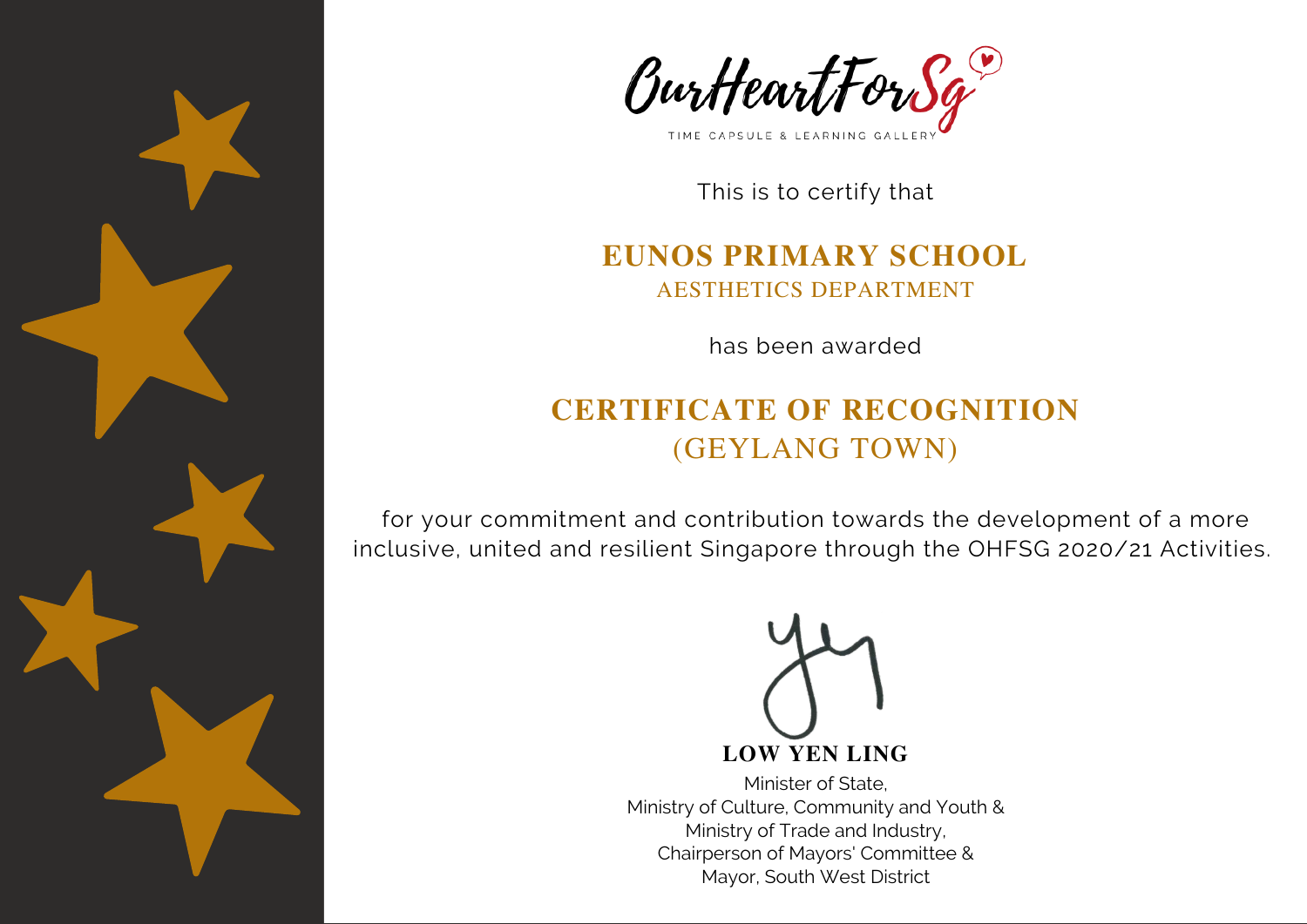



#### **EUNOS PRIMARY SCHOOL** AESTHETICS DEPARTMENT

has been awarded

# **CERTIFICATE OF MERIT** (GEYLANG TOWN)

for your commitment and contribution towards the development of a more inclusive, united and resilient Singapore through the OHFSG 2021/22 Activities.

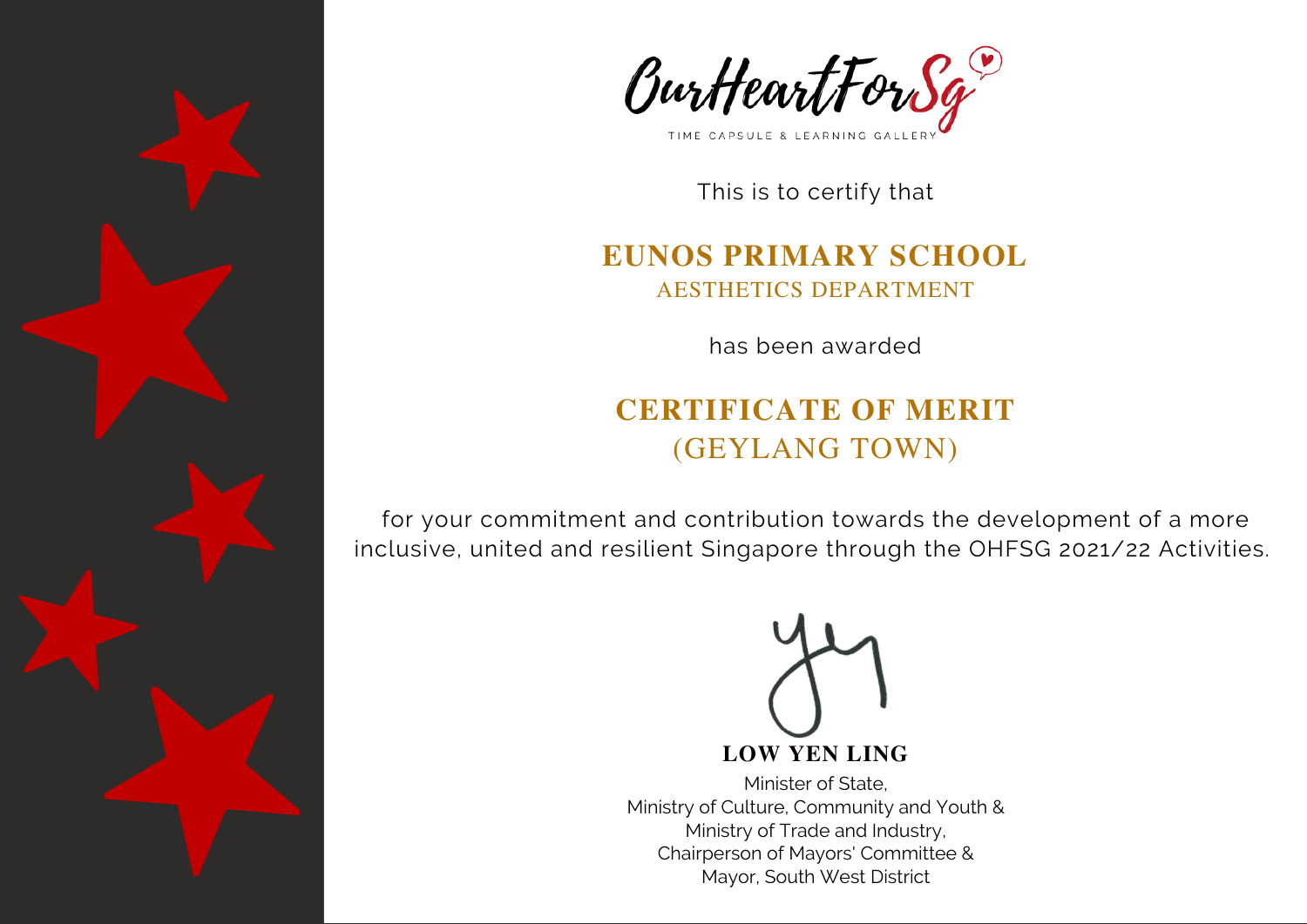



### **CHERI TAN XUAN HUI**

has achieved

## **CERTIFICATE OF MERIT**

in the **OHFSG 2020/21** Activities and Exhibition held at the National Museum of Singapore.



#### **LOW YEN LING**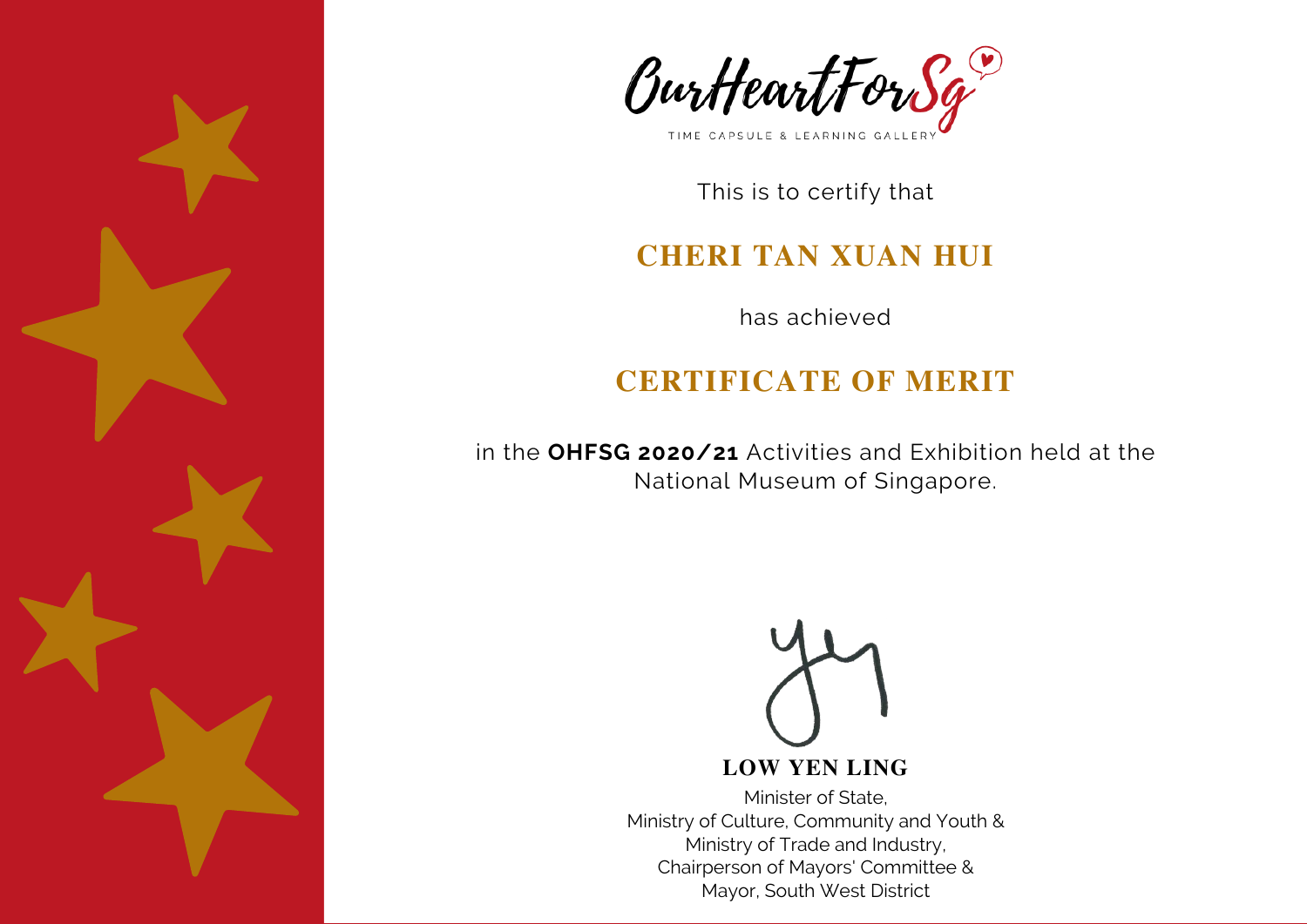



### **LUA EN QI, CELINE**

has achieved

## **CERTIFICATE OF MERIT**

in the **OHFSG 2020/21** Activities and Exhibition held at the National Museum of Singapore.



#### **LOW YEN LING**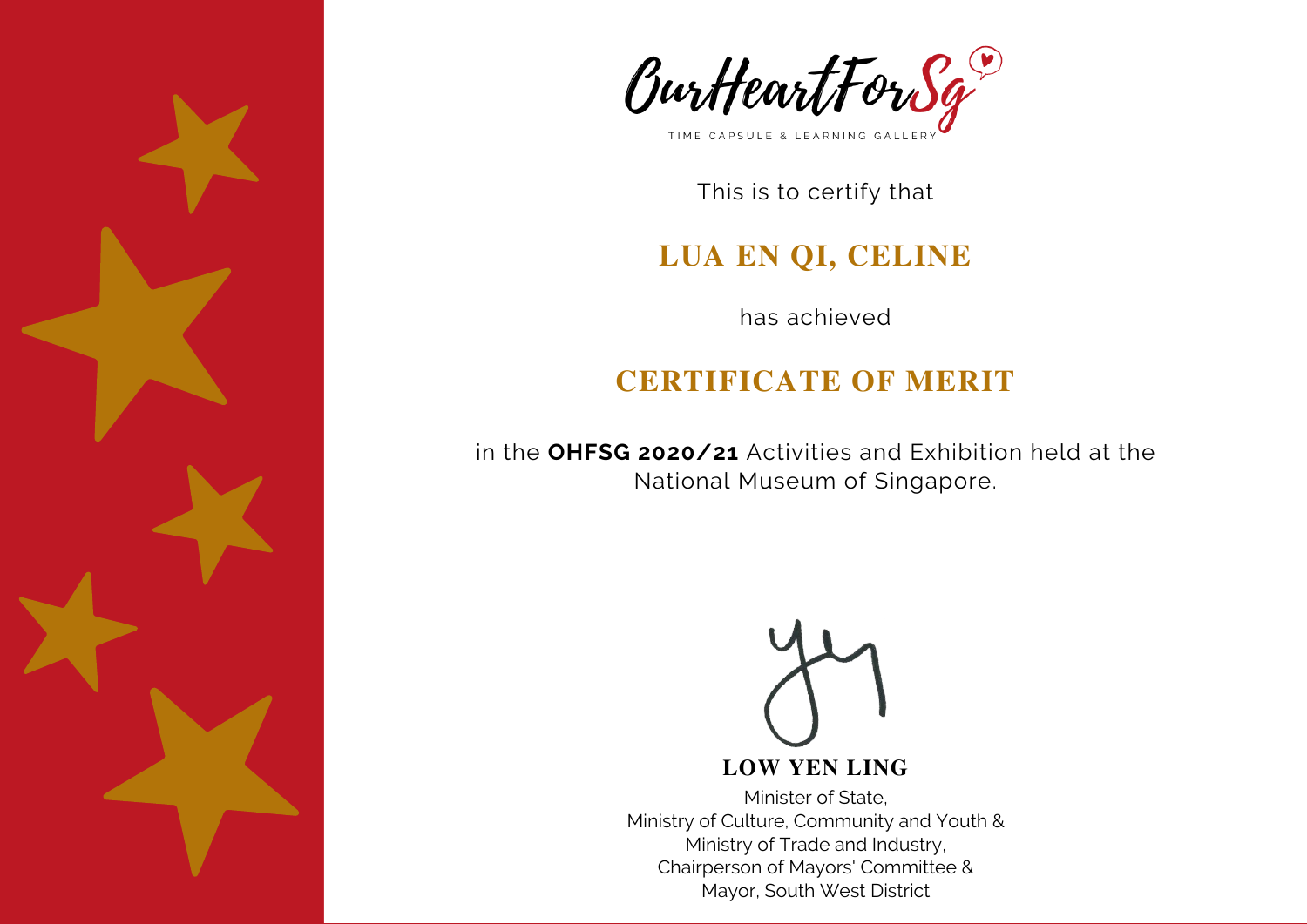



## **LIU YINUO**

has achieved

# **CERTIFICATE OF MERIT**

in the **OHFSG 2020/21** Activities and Exhibition held at the National Museum of Singapore.

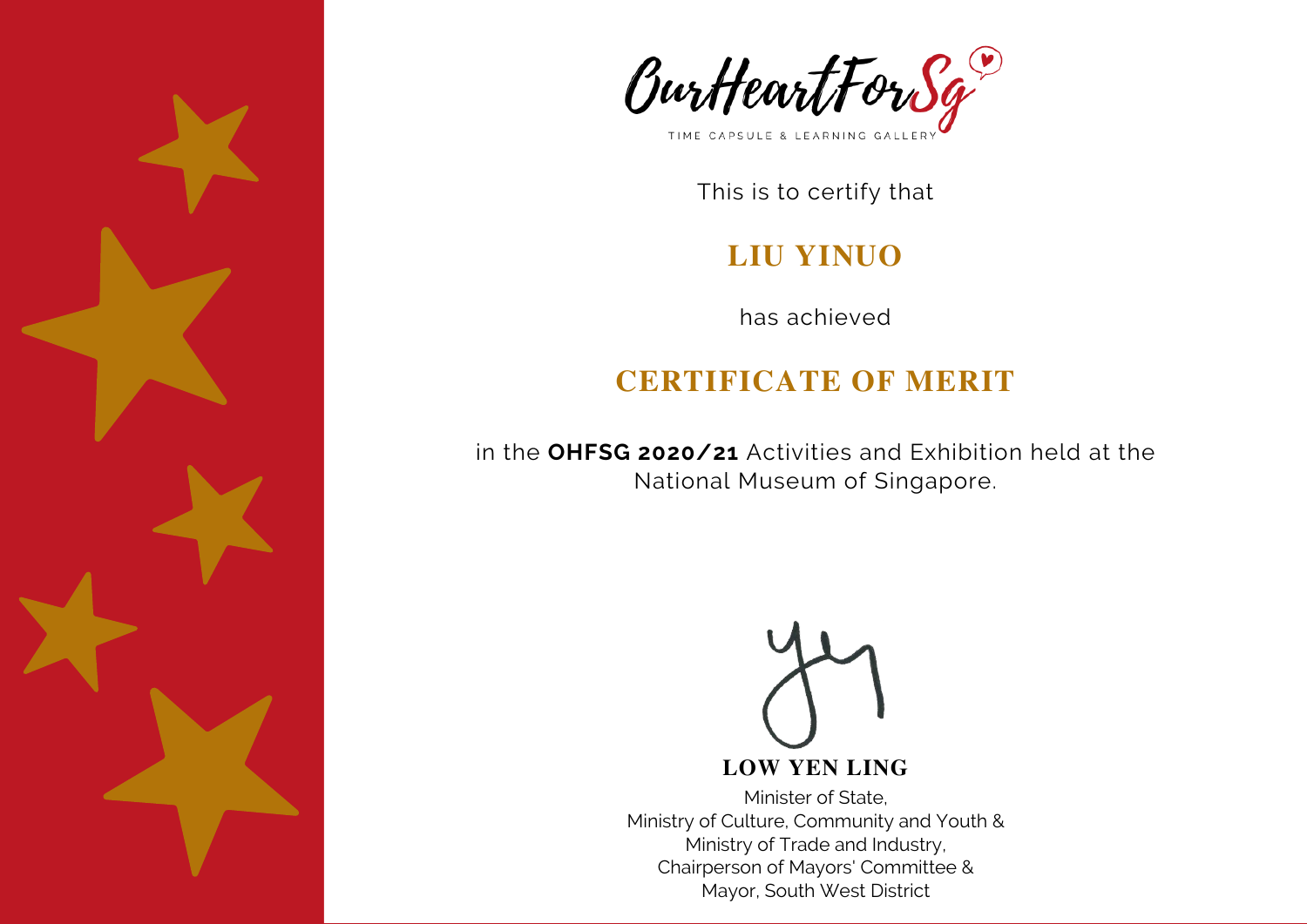



## **HALIMATUS SA'DIAH BINTE MUSTAFA REZA**

has achieved

## **CERTIFICATE OF MERIT**

in the **OHFSG 2020/21** Activities and Exhibition held at the National Museum of Singapore.



#### **LOW YEN LING**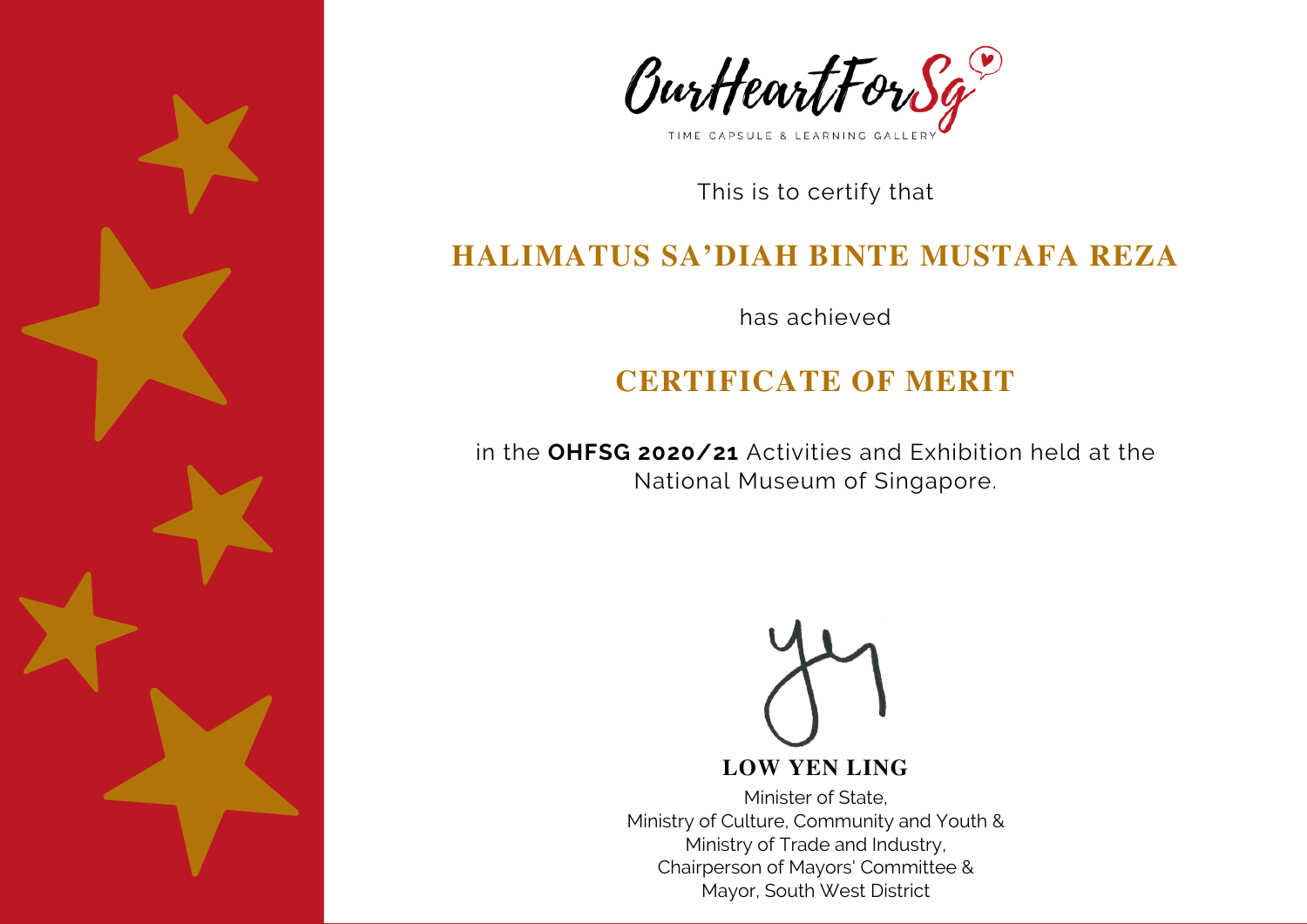



## **NUR AYUNI BINTE SUGIMAN**

has achieved

## **CERTIFICATE OF MERIT**

in the **OHFSG 2020/21** Activities and Exhibition held at the National Museum of Singapore.

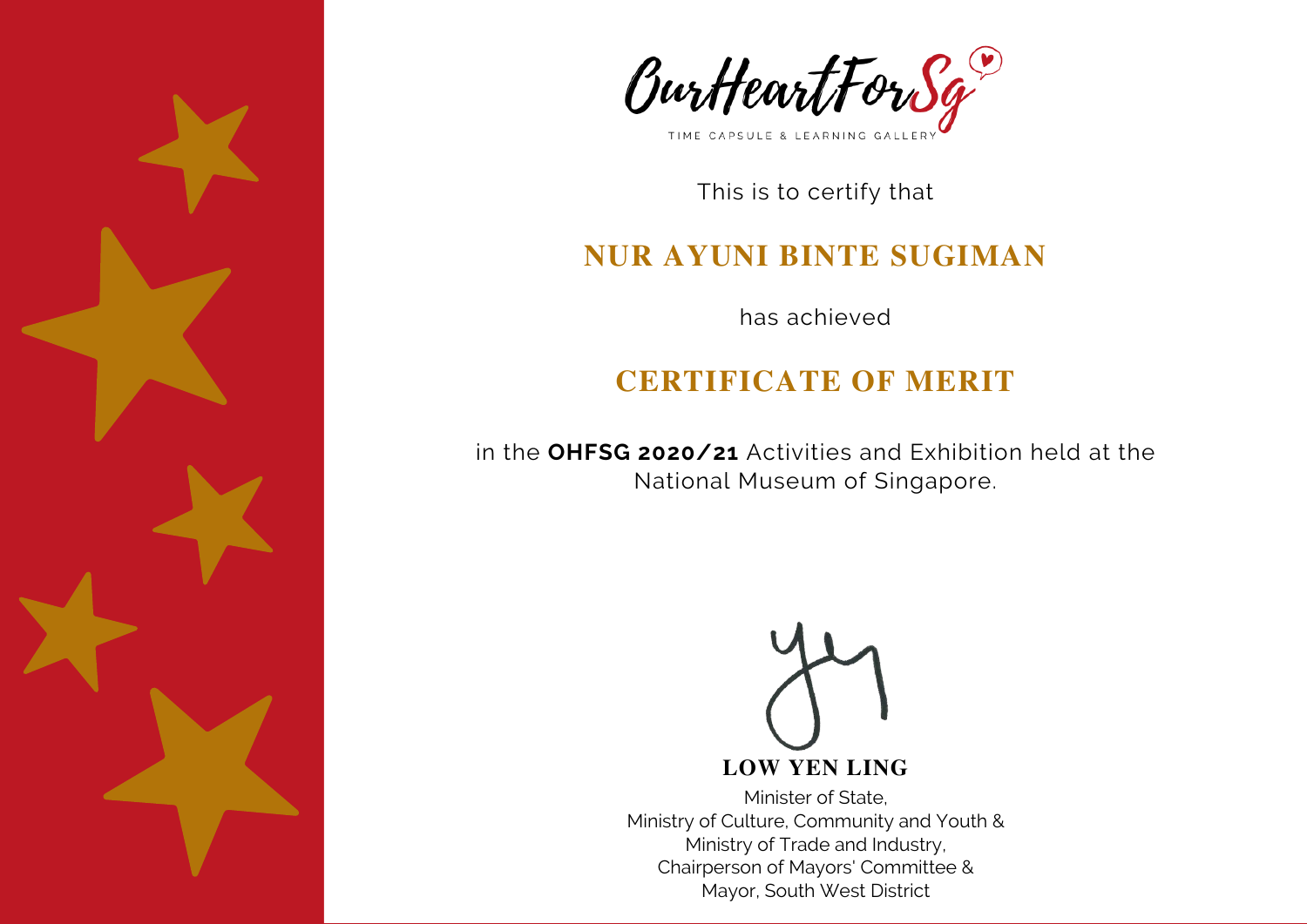



### **NURUL INSYIRAH BINTE NOR HASZALI**

has achieved

## **CERTIFICATE OF MERIT**

in the **OHFSG 2020/21** Activities and Exhibition held at the National Museum of Singapore.



#### **LOW YEN LING**